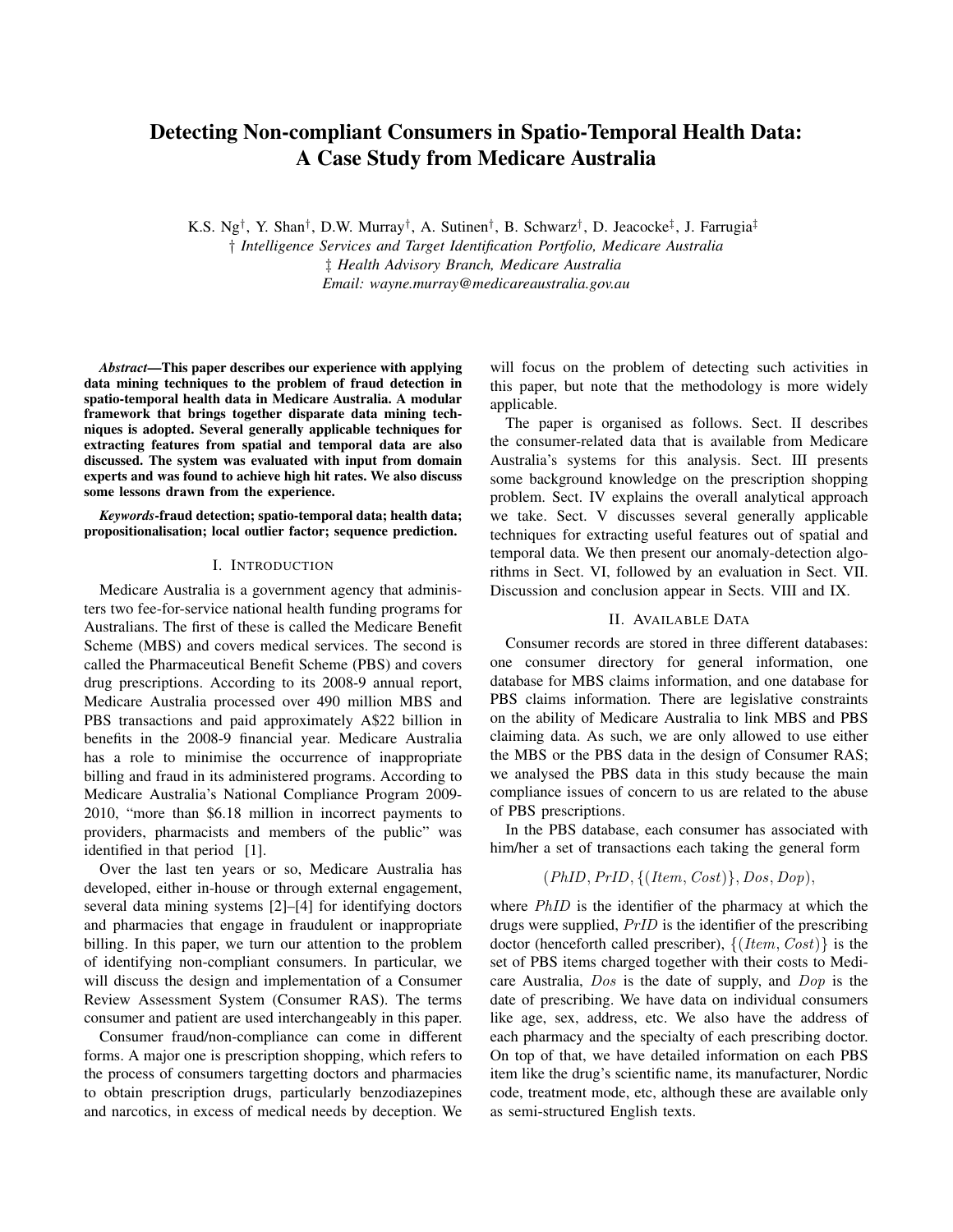There are spatial and temporal dimensions in Medicare Australia's consumer-related data. Spatially, we can geocode consumer, pharmacy, and prescriber addresses to work out, for example, the kind of distances people travel to obtain different services. Temporally, we can form time-series data for each consumer by grouping their PBS charges into different episodes of care and then ordering the transactions chronologically within each episode. Along the temporal dimension, we can also study the intervals between dates of supplies and the frequency of those visits.

Medicare Australia currently keeps five years' worth of data for each consumer. This is sufficient for the purpose of identifying anomalies. Our main problem is that we have no labelled data; the default analysis mode is thus unsupervised learning. To deal with this challenge, we need to bring all the domain knowledge we have to bear on the problem, and this is elaborated in the next section.

## III. SOME DOMAIN KNOWLEDGE

There are three main classes of drugs that are susceptible to abuse by prescription shoppers: opioids, benzodiazepines, and psychostimulants. Table I gives a list of drugs of potential abuse available through the PBS system. Within these drug groups, the targetted items made up 6.86% of all PBS prescriptions (in number-of-transactions terms) and cost Medicare Australia approximately \$415 million in the 2008- 9 financial year. The relative percentages of the different drugs in number-of-transactions terms are also shown in Table I. We regularly revise the list of drugs to incorporate new developments.

| Name            | Class           | Usage     | Cost      |
|-----------------|-----------------|-----------|-----------|
| Temazepam       | Benzodiazepine  | 13.51%    | \$6.3m    |
| Diazepam        | Benzodiazepine  | 11.99%    | \$5.1m    |
| Oxazepam        | Benzodiazepine  | 7.46%     | \$3.4m    |
| Olanzapine      | Benzodiazepine  | 6.54%     | \$143.5m  |
| Nitrazepam      | Benzodiazepine  | 3.41%     | \$1.7m    |
| Quetiapine      | Benzodiazepine  | 3.21%     | \$66.2m\$ |
| Alprazolam      | Benzodiazepine  | 2.89%     | \$5.0m    |
| Clonazepam      | Benzodiazepine  | 0.27%     | \$0.7m    |
| Codeine         | Opioids         | $17.77\%$ | \$16.7m   |
| Oxycodone       | Opioids         | 13.36%    | \$57.4m   |
| Tramadol        | Opioids         | 4.51%     | \$8.9m    |
| Buprenorphine   | Opioids         | 4.74%     | \$25.5m   |
| Morphine        | Opioids         | 3.78%     | \$27.2m   |
| Fentanyl        | Opioids         | 2.58%     | \$30.2m   |
| Methadone       | Opioids         | 0.61%     | \$2.4m    |
| Hydromorphone   | Opioids         | 0.04%     | \$0.4m    |
| Methylphenidate | Psychostimulant | 2.34%     | \$12.5m   |
| Dexamphetamine  | Psychostimulant | 0.98%     | \$2.0m    |

Table I DRUGS OF POTENTIAL ABUSE

Prescription shopping is an important problem from the financial perspective, but we must also acknowledge the significant social cost that accompanies the problem.

The following is a compilation of variables whose values can be used as indicators of prescription shopping as identified by domain experts from within Medicare Australia and external sources like [5], [6], and [7]. The term service provider refers to both prescribers and pharmacies in the following.

- Number of distinct service providers visited and the distribution of such service providers
- Seeing multiple service providers on the same day
- Time intervals between visits to service providers
- Percentage of pharmacy visits for drugs of concern
- Use of multiple drugs of concern, or poly drug use
- Drug supplies in excess of medical needs
- Duration of drug use and unusual dose escalations
- Distance travelled to service providers
- Behaviour predictability
- Inappropriate co-occurrences of PBS items in an episode of care.
- History of alcohol addiction and family history of substance abuse (\*)
- Psychological disease and other mental problems (\*)
- Prescription without consult  $(*)$
- Lack of recent or appropriate corresponding MBS benefits to justify PBS benefits (\*)

The four variables marked with an asterisk (\*) are those we cannot use currently because they either require data from the MBS system or are simply not available from our data.

# IV. ANALYTICAL CONSIDERATIONS

Many of the variables identified in Sect. III are somewhat predictive of inappropriate/fraudulent behaviour when they take on certain values, but individually they are usually not significant. The main challenge for us is to work out a disciplined way of taking all the different variables into account in judging whether a consumer is inappropriately utilising PBS medications or committing possible fraud, and do that in the absence of labelled data.

We saw earlier in Sect. II that Medicare Australia's consumer data is semi-structured, multi-relational, and contains both spatial and temporal dimensions. There have been many techniques presented in the data mining literature on handling one or more (though almost never all) of these dimensions in the past, from learning from structured data [8] to spatial data mining [9], temporal data mining [10], spatio-temporal data mining [11], and multi-relational data mining [12]. There are essentially two classes of algorithms. The first are direct methods tailor-made to work on structured data in their original forms. For our purpose, we find the indirect approach, also known as the propositionalisation approach in some quarters [12, Ch. 11], attractive.

The idea of propositionalisation is to use systematic feature construction/extraction techniques to transform multirelational, multi-dimensional data into feature vectors in  $\mathbb{R}^n$ and then plug in well-understood and efficient algorithms that exploit the geometry of  $\mathbb{R}^n$  from the standard data mining toolbox to achieve our goals. Propositionalisation is of course not a new idea; researchers in signal processing,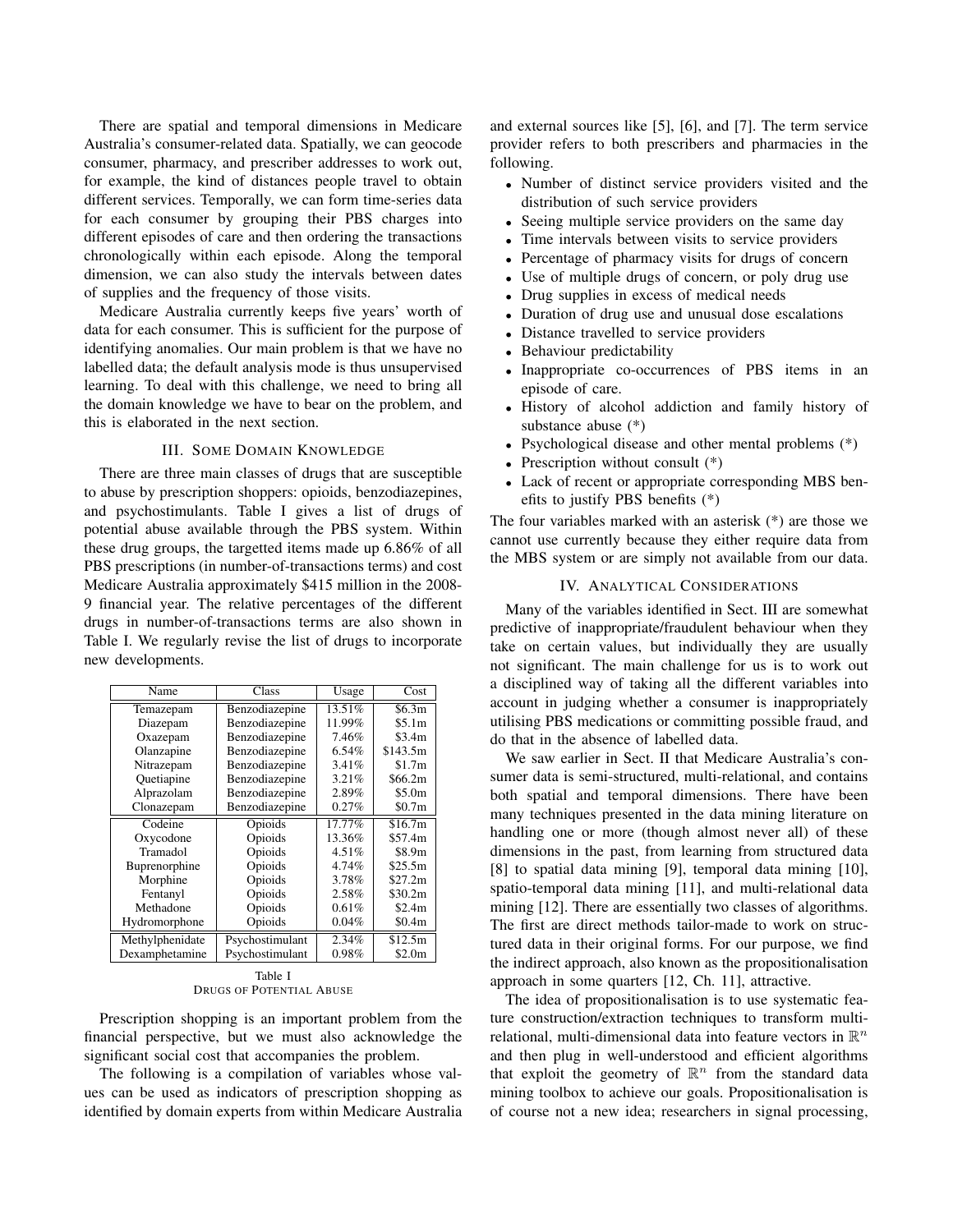computer vision, and statistical machine learning more generally have been doing this in one form or another for years.

The key advantages of the propositionalisation framework are its simplicity and modularity. The framework is highly modular: different feature construction techniques and data mining algorithms can be tried to find the best combination for the task at hand. The modularity also allows quick and flexible changes every time we encounter new and additional complexities in a data mining project. This occurs often in real life. Simplicity is also important in the industrial setting because of the need for data analysts to engage and communicate with different stakeholders, most of whom have no training in computer science and/or statistics.

Propositionalisation pushes most of the complexities of data mining into the process of constructing good relevant features. This is the focus of the next section, which describes the way we propositionalise Medicare Australia's consumer data. The techniques presented constitute a key contribution of the paper; they have wider applications beyond the specific problem discussed in this paper.

## V. PROPOSITIONALISING SPATIO-TEMPORAL DATA

Most of the fraud indicators identified in Sect. III can be computed using simple SQL queries from Medicare Australia databases and represented in propositional form. We will focus on ways of propositionalising the spatial and temporal dimensions of consumer records in this section because they are not obvious. However, we do not want to give the impression that the spatial and temporal factors are somehow more important than others identified in Sect. III; in fact, some of the simplest variables like multiple visits to service providers within the same day and percentage of pharmacy visits for drugs of concern have proved valuable in helping to identify fraudulent activities.

#### *A. Quantifying the Spatial Data Component*

For a while now, compliance officers in Medicare Australia have postulated that some prescription shoppers are willing to travel large distances to different service providers to avoid detection, and that a spatial analysis of consumer data would allow us to detect such behaviour. We propose a scheme to quantify spatial behaviour in the following. We note that it is insufficient to compute the raw distance travelled by each consumer since people living in rural areas would naturally need to travel larger distances to get to their service providers. Also the relative attractiveness of different pharmacies needs to be considered. We need a model that captures how consumers pick their service providers based on the choices available to them in different locations.

The Huff Model The Huff model [13] is a simple stochastic gravity model for studying the effects of distance on consumer choices. It captures the basic intuition that, adjusting for shop attractiveness, consumers will have a higher tendency to visit a shop that is close by than one that is far away. Formally, the Huff model specifies, for each consumer, a probability distribution over the shops the person is likely to visit as follows:

$$
Huff(p | c) = \frac{1}{K_c} \frac{attr(p)}{d(c, p)^v},
$$
\n(1)

where  $attr(p)$  is a measure of the attractiveness of shop  $p, d(c, p)$  is the distance between consumer c and shop p, and  $K_c = \sum_j \frac{attr(j)}{d(c, j)^v}$ , j ranging over all shops, is a normalisation constant that makes sure the probabilities sum to one. Note that we use the usual  $Pr(\cdot | \cdot)$  notation for probability but write the name of the density function in place of Pr for clarity.

The expression  $attr(p)/d(c, p)^v$  in (1) is intended to capture the economic utility of  $p$  to  $c$ . The parameter  $v$  is used to account for the kind of distances people are willing to travel in different contexts; e.g. people are usually willing to travel further for the purchase of expensive products like furniture. The lower  $v$  is, the less distance matters; in particular, distance does not matter at all when  $v = 0$ .

A Modified Huff Model The original Huff model is proposed as a way of estimating the trading area of supermarkets [13]. More recently, it has been used to monitor fraud in public delivery programs [14]. Here, we will use the model to study how consumers choose their pharmacies since this is one case where the underlying assumptions of the Huff model clearly hold: the commodity-like service of most pharmacies makes the distance to pharmacy an important factor. Note that this analysis would not be appropriate for prescribers because people go to different doctors for a myriad reasons, often unrelated to distance.

We will use the general form of Equation (1) to specify the probability of a consumer visiting a particular pharmacy. There are different factors that determine the general attractiveness of a pharmacy. We measure the attractiveness of a pharmacy p using the number of distinct consumers  $\#(p)$ that visited  $p$  in a given period; i.e. we define

$$
attr(p) = \#(p).
$$

We feel foot traffic is a reliable measure of attractiveness.

The distance between a consumer and a pharmacy needs more careful thought because it should not be interpreted simply as physical distance but some measure of general accessibility. For example, a pharmacy far away from a consumer's home may still be visited frequently if it is located right beside his/her doctor, work place, or a railway station the person visits daily travelling to and from work. We define the distance between a consumer  $c$  and a pharmacy  $p$  to be

$$
d(c, p) = \min\{d(s, p) : s \in doctors(c) \cup \{c\}\},\
$$

where  $d(s, p)$  is the great-circle distance between s and p calculated using the Haversine formula (ideally, we want the road distance between s and p but  $d(s, p)$  is not a bad approximation), and  $doctors(c)$  is the set of doctors that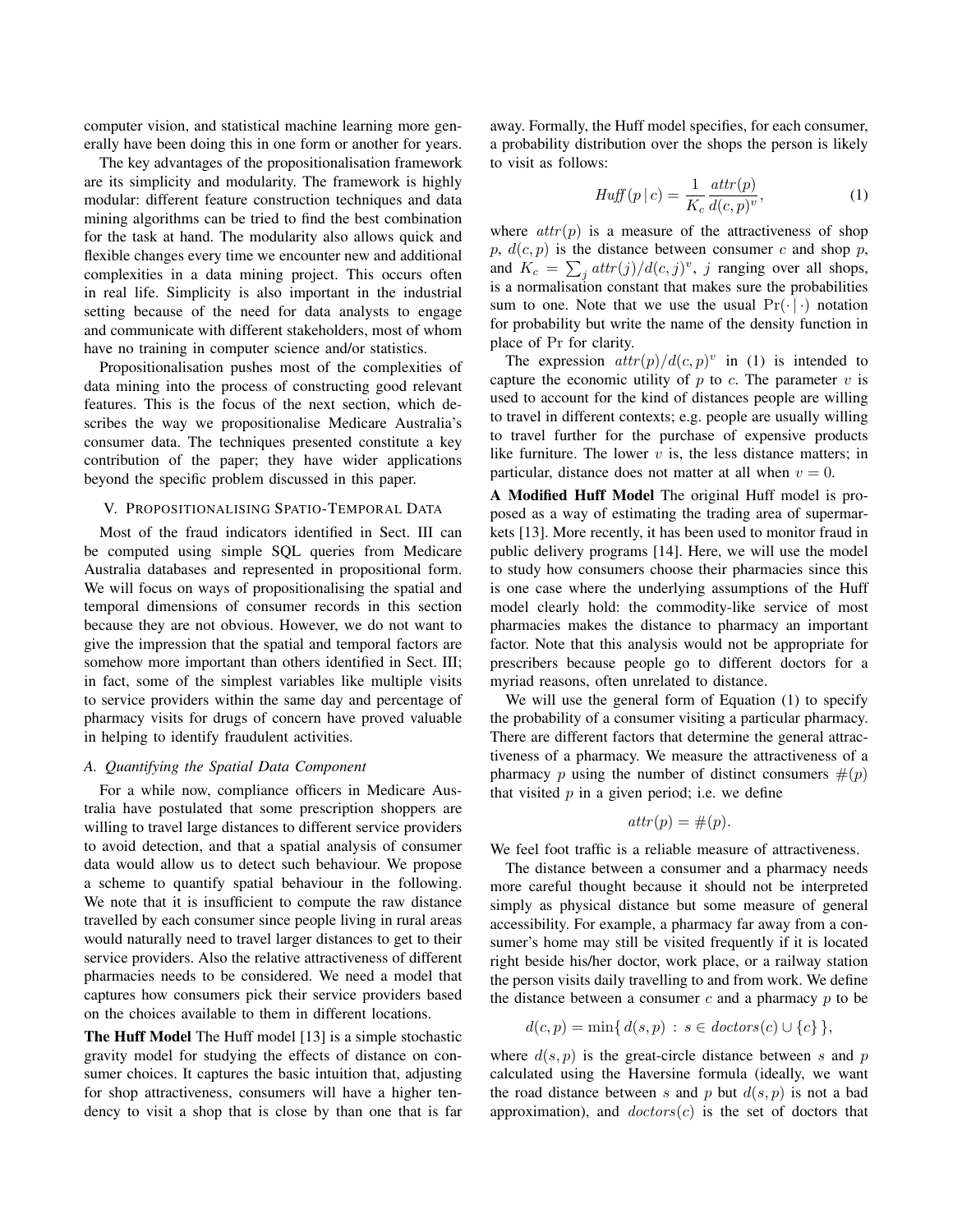has treated  $c$  in the period. The intuition behind the use of  $doctors(c)$  is that consumers are likely to visit a nearby pharmacy straight after visiting a doctor (who may be far away from the consumer) and keep going back to the same pharmacy for familiarity reasons. Unfortunately we do not have information on consumers' work addresses.

In our case, the appropriate value of the parameter  $v$  depends on where the consumer lives. For example, consumers living in outback Australia would have a lower  $v$  value compared to someone staying right in the heart of Sydney. The *v* parameter is estimated from data on a postcode-bypostcode basis using maximum likelihood. The values used range from one to three.

As a sanity check, we confirmed that the vast majority of consumers do indeed exhibit spatial behaviour consistent with the Huff model.

A Deviation Measure Note that there is one Huff model per consumer, and the probabilities of different consumers under different probability distributions are clearly not comparable. What we need to do instead is to use, for each consumer c, the conditional probability distribution  $Huff(\cdot | c)$  to define some notion of normal behaviour and then compute deviations from that normal behaviour. There are several possible measures; we found the following informationtheoretic measure works well.

Consider the mode  $p^* = \arg \max_p H \iint (p | c)$  of the  $Huff(\cdot | c)$  distribution. Let p be a pharmacy chosen by c. The measure

$$
\log_2 H u f f(p^* | c) - \log_2 H u f f(p | c), \tag{2}
$$

which is non-negative for all  $p$ , tells us how the consumer's choice deviates from the most probable choice. Specifically, since we know from information theory [15] that  $-\log_2 H u \cdot f(p \mid c)$  gives the number of bits needed to encode  $p$ , the formula (2) gives us the number of extra bits we need to encode  $p$  over  $p^*$ . Extending (2) to a list of consumer c's pharmacy choices in chronological order  $\bar{p} = [p_1, p_2, \dots, p_n]$  yields

$$
\delta(c, \bar{p}) = \frac{1}{n} \sum_{i=1}^{n} (\log_2 H u f f(p^* | c) - \log_2 H u f f (p_i | c)).
$$

Clearly,  $\delta(c, [p^*, p^*, \dots, p^*]) = 0$ ; also, the higher the  $\delta$ score is, the more a consumer's spatial behaviour deviates from the Huff model.

#### *B. Quantifying the Temporal Data Component*

In talking to domain experts, the 'normality' of the item sequences charged by a consumer in different episodes of care is an important consideration in their assessment of whether the consumer in question is fraudulent/noncompliant. The word normality is in quotes because it is, as used by the domain experts, an imprecise concept, related among other things to the (unusual) co-occurrence of items, the relative frequencies of different items in a sequence, the lengths of certain drug prescriptions, the time lag between visits to care providers, and a myriad of other factors. The experts' innate understanding of the temporal data comes from many years of clinical experience and the challenge for us is to find a way to capture and quantify that understanding.

Overall Approach To solve that problem, one can attempt to construct a probabilistic expert system but that can be a tedious and time-consuming process. Instead, we will take a completely data-driven approach, guided by the massive data collection of Medicare Australia and "the unreasonable effectiveness of data" [16]. The idea is to start with a representative set of item sequences taken from the community. From that we construct a probability distribution over items conditioned on what precedes them and use that to measure how normal a given sequence is with respect to what everybody else in the community is doing, *no matter* what they are doing.

More formally, let  $\Sigma$  be a finite set of symbols and denote by  $\Sigma^*$  the set of all finite sequences of symbols in  $\Sigma$ . The technical problem we are primarily concerned with is this: given a sequence  $x_{1:t} = x_1 x_2 ... x_t \in \Sigma^*$ , how do we predict what the next symbol  $x_{t+1}$  is? For that, we need to know the probability

$$
\Pr(x_{t+1} \mid x_{1:t}) \tag{3}
$$

for all possible  $x_{1:t}$  and  $x_{t+1}$ . We call the sequence  $x_{1:t}$  we condition on in (3) the *context* in the following. Armed with (3), the predictability of a sequence  $x_{1:n}$  can be quantified with a rather natural measure like

$$
M(x_{1:n}) = -\frac{1}{n} \log_2 \Pr(x_{1:n})
$$
  
=  $-\frac{1}{n} \log_2 \prod_{i=1}^n \Pr(x_i | x_{1:i-1})$   
=  $-\frac{1}{n} \sum_{i=1}^n \log_2 \Pr(x_i | x_{1:i-1}),$ 

where we define  $x_{i:j}$ ,  $i > j$ , to be the empty sequence  $\epsilon$ . From information theory, we know  $-\log_2 \Pr(x_{1:n})$  is the number of bits required to encode the sequence  $x_{1:n}$  under an optimal coding scheme. The measure  $M(x_{1:n})$  therefore tells us, on average, how many bits are required to encode each  $x_i$  in the sequence. This is a reasonable one-number summary of the sequence, but we note that it does not capture information like the variance of individual conditional probabilities. The use of log above also has the advantage of side-stepping potential floating-point underflow issues with low probability values. A few alternative measures to  $M(\cdot)$ are discussed in [17], [18].

Dealing with Multiple Episodes A typical consumer record is made up of multiple episodes of care, each represented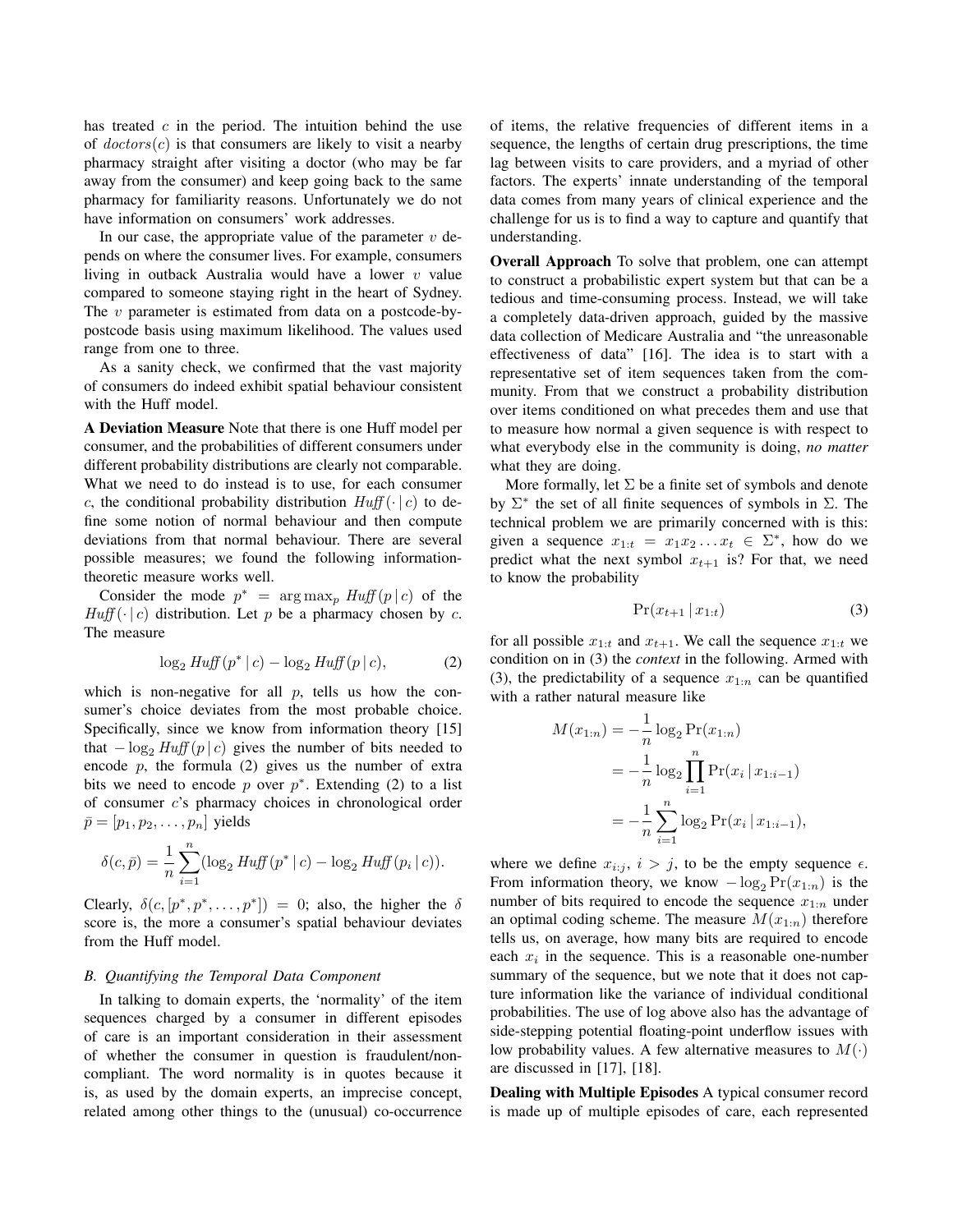by an item sequence. There are significant issues in reliably estimating an episode of care from claims data. Here, we sidestep those issues and take the approach of defining all transactions that relate to a script as an episode of care; this is quite sufficient for our purpose.

There are different possible ways to handle multiple sequences; the following generalisation of  $M(\cdot)$  to (variablelength) lists of sequences seems rather intuitive:

$$
M([s_1, s_2, \dots, s_m]) = -\frac{1}{\sum_i |s_i|} \left( \sum_{i=1}^m \log \Pr(s_i \, | \, s_{i-1}) \right),
$$

where  $s_i \in \Sigma^*$ ,  $s_0 = \epsilon$ , |s| denotes the length of s, and

$$
Pr(x_{1:t} | y_{1:n}) = Pr(x_1 | y_{1:n}) \prod_{i=2}^{n} Pr(x_i | y_{1:n}, x_{1:i-1}).
$$

In the above we are assuming that each item in an episode depends on what comes before it in the episode as well as the items in the last episode; in other words, the probabilities are Markovian up to the last episode. Ideally, we want to condition on all previous episodes but our assumption may be acceptable from the point of view of simplifying the associated statistical estimation problems.

Algorithm Computationally, our whole scheme comes down to our ability to estimate (3) from data. When the alphabet  $\Sigma$  is small, there are many efficient algorithms for doing that; see e.g. [17], [19]. For us, the main drawback of such algorithms is their space complexity, which is usually of the order  $O(|\Sigma|^D)$ , where D is the maximum length of the context we want to condition on. This is impractical in our case, where  $\Sigma$  is the set of all PBS items and  $|\Sigma|$  is in the thousands. It is conceivable that some of the mentioned algorithms can be modified to deal with nontrivial alphabets, but we found the problem of estimating (3) from data can be solved with a minor modification of the random-text-generation algorithm presented in [20]. We now describe the algorithm.

There are two phases: setup and prediction. The setup phase amounts to reading and storing the entire training data in a suffix array, which is an array of integers giving the starting positions of suffixes of a string in lexicographic order. An example will help clarify the construction. Consider the following training data:

$$
[23Y, 23Y, 11T, 18V, 23Y, 72U]. \t(4)
$$

Immediately after reading the sequence into a word suffix array, we have

$$
word[0] = [23Y, 23Y, 11T, 18V, 23Y, 72U]
$$
  
\n
$$
word[1] = [23Y, 11T, 18V, 23Y, 72U]
$$
  
\n
$$
word[2] = [11T, 18V, 23Y, 72U]
$$
  
\n
$$
word[3] = [18V, 23Y, 72U]
$$
  
\n
$$
word[4] = [23Y, 72U]
$$
  
\n
$$
word[5] = [72U],
$$

where each entry in the word array points to a suffix of  $(4)$ . We now sort the word array in lexicographic order to group suffixes sharing the same leading items together, yielding

$$
word[0] = [11T, 18V, 23Y, 72U]
$$
  
\n
$$
word[1] = [18V, 23Y, 72U]
$$
  
\n
$$
word[2] = [23Y, 11T, 18V, 23Y, 72U]
$$
  
\n
$$
word[3] = [23Y, 23Y, 11T, 18V, 23Y, 72U]
$$
  
\n
$$
word[4] = [23Y, 72U]
$$
  
\n
$$
word[5] = [72U].
$$

The sorted suffix array now allows us to efficiently find all the items that come after a certain context in the training data. For example, from the entries of word, we know  $\{11T, 23Y, 72U\}$  are the only items that follow an item  $23Y$ in the training data.

The time complexity of the setup phase is low:  $\Theta(n)$  to read in the *n* items in the training data, and  $O(dn \log n)$ to sort the  $n$  suffixes, where  $d$  is the length of the largest context we want to use, a quantity that determines the cost of comparing two suffixes.

We next describe the prediction phase. Given a sequence  $x_{1:t}$ , to compute  $Pr(x_i | x_{1:i-1})$ , we first perform a binary search to find the first occurrence of  $x_{1:i-1}$  in the word suffix array. We then scan through word to count the number of times  $x_i$  occurs straight after  $x_{1:i-1}$ ; i.e. we assign

$$
\Pr(x_i \,|\, x_{1:i-1}) = \frac{\#(x_{1:i})}{\#(x_{1:i-1})},
$$

where  $\#(s)$  is the number of times s occurs in the training data. To make sure the probability estimate is reasonable, we need to make sure the number  $\#(x_{1:i-1})$  is sufficiently large. From the Central Limit Theorem, we know that to obtain an estimate within  $\epsilon$  of the true value with, say, 95% confidence, we need  $\#(x_{1:i-1}) \geq 1/\epsilon^2$ .

Given a training set consisting of  $n$  items and an item sequence  $x_{1:t}$ , computing  $M(x_{1:t})$  takes time  $O(t(n+\log n))$ , since the probability estimate for each item involves a binary search that takes time  $O(\log n)$  and a subsequent scan through the sorted suffix array takes time  $O(n)$ .

Other Temporal Data The PBS item sequences are not the only consumer data component with a temporal aspect. The above analysis technique is also applicable to the sequence of pharmacies visited in each episode of care, and the time intervals between successive visits to service providers.

## *C. Putting It All Together*

Putting together all the variables identified in Sect. III and Sect. V, we arrive at a fairly good picture of the general behaviour of a consumer. To help our domain experts, English descriptions of key characteristics like high volume of drugs of concern, lack of usual doctors/pharmacies, poly drug use, highly predictable item charges, etc, can be easily extracted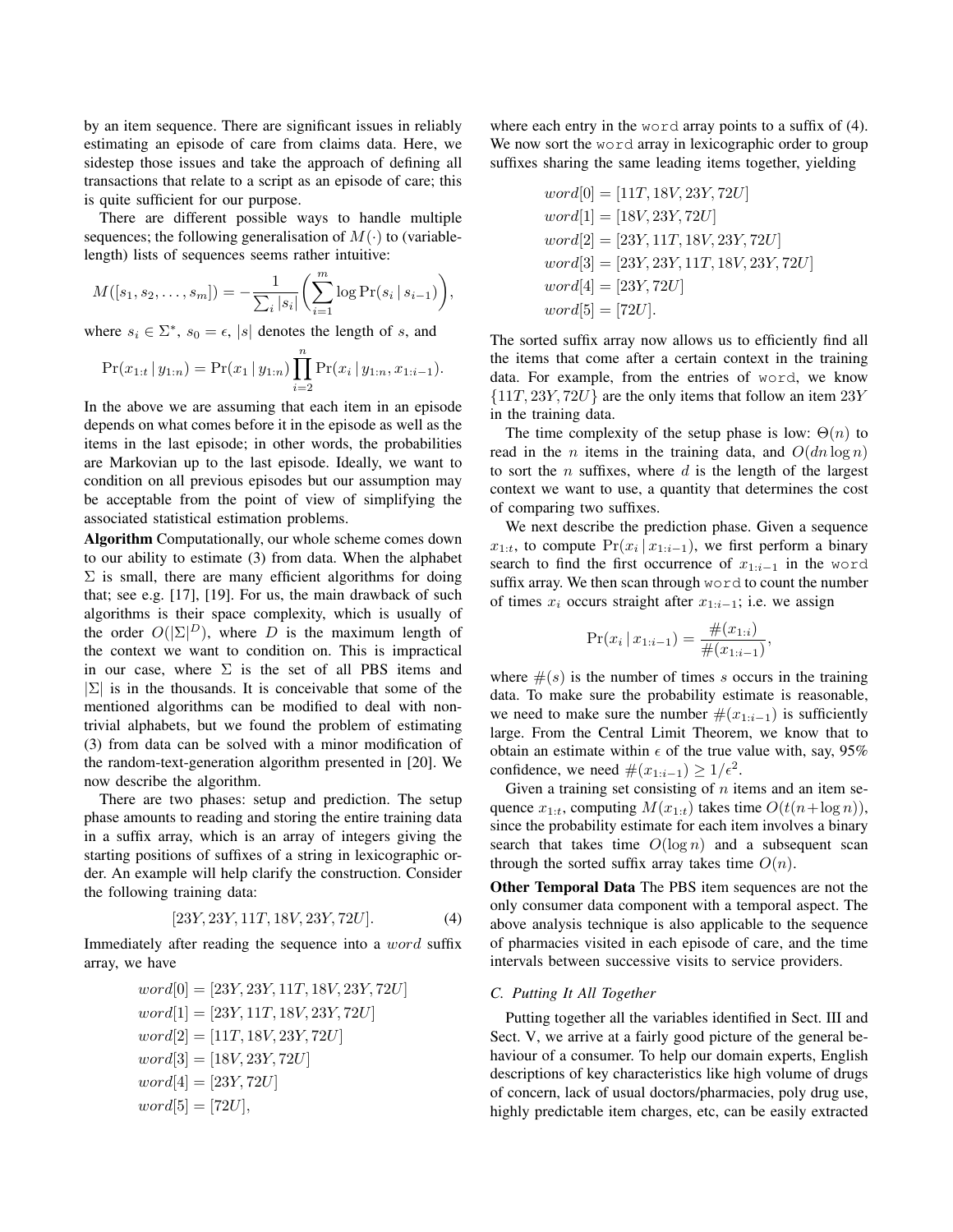from the values of (combinations of) these variables. We emphasise the variables merely summarise consumer's behaviour; they are not used on their own to positively identify anomalies; that is the job of the algorithms described next.

## VI. ANOMALY DETECTION ALGORITHMS

There are two classes of anomalous consumer records: those we know about and can positively characterise; and those that fall in the miscellaneous unknown class, a subset of which we can characterise via deviation from statistical norms. The two classes need to be handled differently, one driven by domain knowledge and the other, data. We will look at the first class next, followed by statistical outlier detection techniques for handling the second class.

#### *A. Positive Characterisation of Prescription Shopping*

A young person with a high volume of drugs of concern that also triggers some of the following flags, all of which can be measured either directly or with the techniques discussed earlier in Sect. V, is highly likely to be engaging in prescription shopping.

- high entropy for distribution of prescribers
- high entropy for distribution of pharmacies
- highly predictable PBS item sequences
- unpredictable pharmacy sequences
- seeing multiple pharmacies in the same day
- large deviation from the Huff model

The entropy of a probability distribution measures how spread out the distribution is (the uniform distribution has the maximum entropy value). High entropy values for a consumer's prescriber and pharmacy distributions suggest the consumer does not have usual doctors/pharmacies and is thus unlikely to be genuinely sick or known to the different practitioners that serve him. That, in combination with unpredictable pharmacy choices and occurrences of multiple pharmacies in the same day, are believed to be characteristics of a prescription shopper. Prescription shoppers also tend to want only certain drugs and exhibit highly predictable PBS item sequences. Lastly, males are believed to be more likely than females to engage in prescription shopping.

Based on the above, it is easy to construct an appropriate set of rules to identify persons of interest. We have not spelled out the exact rules and parameters we use in this paper to avoid deliberate attempts by consumers to circumvent these rules by flying *just* under the radar.

# *B. Outlier Detection*

There are several approaches for detecting statistical outliers in data [21]. We can use indirect methods that attempt to construct a model of the data using clustering algorithms and then use deviation from that model to pick up outliers. Popular such algorithms include k-means and algorithms for learning finite mixture models. In contrast, direct methods like [22] attempt to pick out outliers without going through the model-building step. We experimented with different algorithms and found the local outlier factor algorithm [23] to be effective on our problem. To make the paper selfcontained, we now briefly review the algorithm.

**Local Outlier Factor** Let  $D$  be a set of objects and let  $d(p,q)$  denote the distance between any two  $p,q \in D$ . To simplify matters, we will assume no two objects in  $D$  have exactly the same representation; the original treatment in [23] is much more careful on this point but we feel the resultant formalisation obscures the underlying idea.

**Definition 1.** For each p in D, let  $n_k(p)$  denote the k-th *closest object to* p in D and let  $r_k(p) := d(p, n_k(p))$ . The *k*-neighbourhood  $N_k(p)$  of p in D is then defined by

$$
N_k(p) = \{q \in D \setminus \{p\} : d(p,q) \le r_k(p)\}.
$$

*Intuitively,*  $r_k(p)$  *is the radius of*  $N_k(p)$ *.* 

**Definition 2.** *The reachability distance of an object*  $p \in D$ *with respect to object*  $o \in D$  *is defined by* 

$$
rd_k(p, o) = \max(d(p, o), r_k(o)).
$$

Clearly, we have  $rd_k(p, o) = d(p, o) \,\forall p \notin N_k(o)$ . For every  $p \in N_k(o)$ , the  $rd_k(\cdot, \cdot)$  measure maps  $d(p, o)$  to the radius  $r_k(o)$  of  $N_k(o)$ . This is effectively a smoothing operation to reduce the variance of  $d(p, o)$  for all the p's close to o.

**Definition 3.** *The local outlier factor of an object*  $p \in D$  *is defined by*

$$
LOF_k(p) = \frac{1}{k} \sum_{q \in N_k(p)} \frac{\sum_{o \in N_k(p)} r d_k(p, o)}{\sum_{o \in N_k(q)} r d_k(q, o)}.
$$
 (5)

The ratio in (5) measures how different  $p$  is to each  $q$  in its neighbourhood in terms of the total reachability distance to their respective neighbours. The local outlier factor of  $p$ is then the average of all such ratios. If the individual ratios are all close to one, then we know  $p$  behaves like all its neighbours. On the contrary, if the individual ratios are all high values, we know  $p$  is a lot further from its neighbours than they are from each other. Thus  $LOF_k(p)$  is a measure of the degree of outlierness of  $p$ , with higher values denoting higher degree of outlierness. Further, it is a local measure because each point is only compared to its local neighbours.

There remains the question of picking a suitable  $k$  value. [23] offers some guidelines that take into account the minimum number of objects a cluster has to contain and the maximum number of objects nearby a cluster that can potentially be considered outliers. Given lower and upper bounds  $L$  and  $U$ , [23] suggests ranking all objects by their maximum LOF scores:  $\max\{LOF_k(p) : L \leq k \leq U\}.$ Given the severity of the decisions we have to make, we choose the more conservative approach of using the minimum values.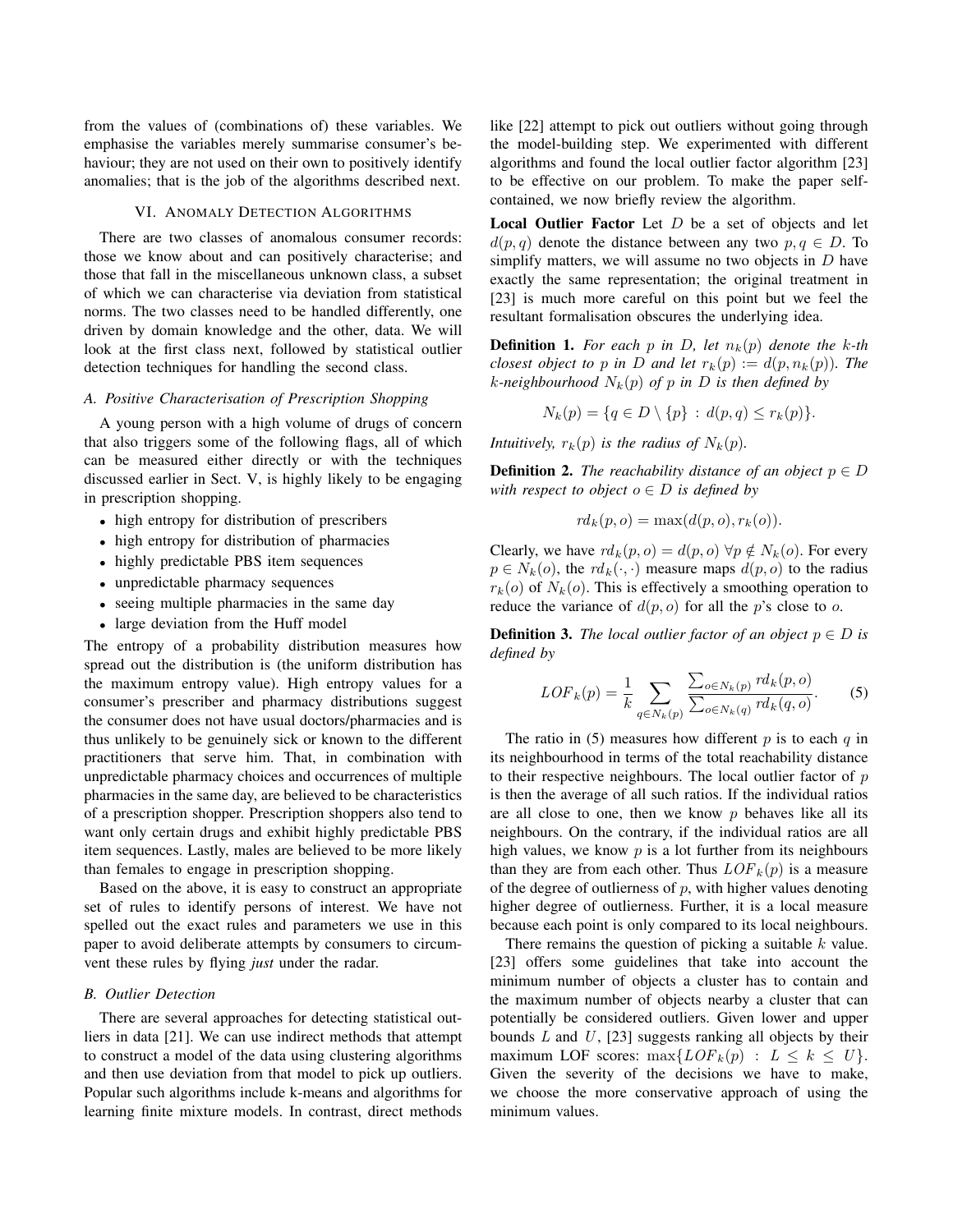# VII. EVALUATION

Experimental Objectives We now discuss two experiments to validate the performance of our system. The experiments are designed to answer the following questions:

- 1) Is the characterisation of prescription shoppers given in Sect. VI-A accurate?
- 2) Can Consumer RAS be used to identify prescription shoppers that do not rigidly fit the strong criteria outlined in Sect. VI-A? The false identification of genuinely ill patients that exhibit certain characteristics of prescription shopping as prescription shoppers have in the past been an issue for Medicare Australia. Can Consumer RAS avoid making such errors?

Data To conduct the experimental study, we randomly picked a populous postcode in a major capital city of Australia in which to try to identify possible fraudulent activities. (The analysis was done on a postcode-by-postcode basis because of the spatial nature of the data.) There are around 30,000 people with registered address in the chosen postcode that have transactional records with Medicare Australia in the period of study. One year's worth of transactions are extracted for each consumer, and those with low volume are removed from consideration (up to half the people can be removed this way). We also extracted data from six other large postcodes in a major Australian capital city to use as sample data for estimating the probability of elements in PBS item and pharmacy sequences. Each of these postcodes has around 50,000 people. We stress that the data do not contain identifying information like consumer names and addresses (we only have coordinates from geocoding).

Software We use the LOF implementation in the dprep package in R for our analysis. The modified Huff model and the temporal feature extraction scheme described in Sect. V are implemented in-house using C++. The main algorithms are all "embarrassingly parallel" in nature and are parallelised using OpenMP. The programs were run on a Linux machine with two quad-core CPUs and took less than two hours to process a large postcode.

Experiment I The first experiment seeks to verify the accuracy of our quantitative characterisation of prescription shoppers given in Sect. VI-A. Only 12 people in the chosen postcode satisfy our criteria. These are passed on to domain experts for evaluation. We are interested in the percentage of these people that are true prescription shoppers.

Experiment II The second experiment seeks to verify whether we can use the technique discussed in Sect. VI-B to identify, with low false positive rate, prescription shoppers that do not fit the criteria identified in Sect. VI-A. To do that, we remove all consumers identified in Experiment I from the data, perform a LOF analysis on the rest, and then pick out consumers that have high volumes of drugs of concern for evaluation by the experts. Fourteen consumers were picked this way. Some of these consumers have genuine needs for their drugs. We want to know whether prescription shoppers tend to exhibit higher LOF scores compared to patients with genuine needs? In other words, do prescription shoppers show up as statistical outliers in the data?

We excluded older consumers in this experiment because they are more likely to have genuine medical conditions and we do not want to spend time analysing such patients. For the LOF analysis, the data are normalised and we compute the minimum LOF value with  $k \in [20, 50]$ . People identified in Experiment I were removed from the LOF analysis because we do not want to miss people who look *normal* with respect to that suspicious group.

Evaluation Methodology Two experts (a senior medical adviser and a senior pharmaceutical adviser) from within Medicare Australia evaluated the system. The medical adviser is a registered medical practitioner and the pharmaceutical adviser is a registered pharmacist.

The evaluation procedure is as follows. For each consumer, we laid out the PBS and MBS records side-by-side on two separate projector screens. A summary of the consumer based on the features described earlier was first presented. The advisers then examined the PBS and MBS records separately and wrote down their observations for each. On the MBS side, the advisers looked for items that indicate genuine medical conditions including chronic pain issues. Among other things, they look for the presence of pathology and diagnostic items that could indicate a genuine medical condition. Consultation types and their frequencies were also examined, with frequent consultations or multiple same-day consultations with different practitioners possibly indicating prescription shopping. For PBS records, the advisers looked for the types, quantities, and combinations of drugs used. When multiple drugs of concern were taken, they also checked whether the drugs are usually taken together for medical purposes or whether this could represent prescription seeking behaviour. The safety of those combinations of drugs was also considered. During the examination of the MBS and PBS claims data, unusual issues not directly related to prescription shopping were also noted. After all the observations were recorded, the two advisers made a judgement call on whether the consumer in question was a prescription shopper.

The whole process of evaluating 26 consumers identified in the chosen postcode took three (uninterrupted) hours. The time taken to evaluate each consumer is in the range of 3 to 15 minutes. While genuinely ill patients could be rapidly identified, those identified as likely prescription shoppers took longer to assess because possible legitimate reasons for their medication use need to be eliminated.

Results for Experiment I Table II shows the result of Experiment I. The column PShopper records whether the experts believe the consumer is a prescription shopper, and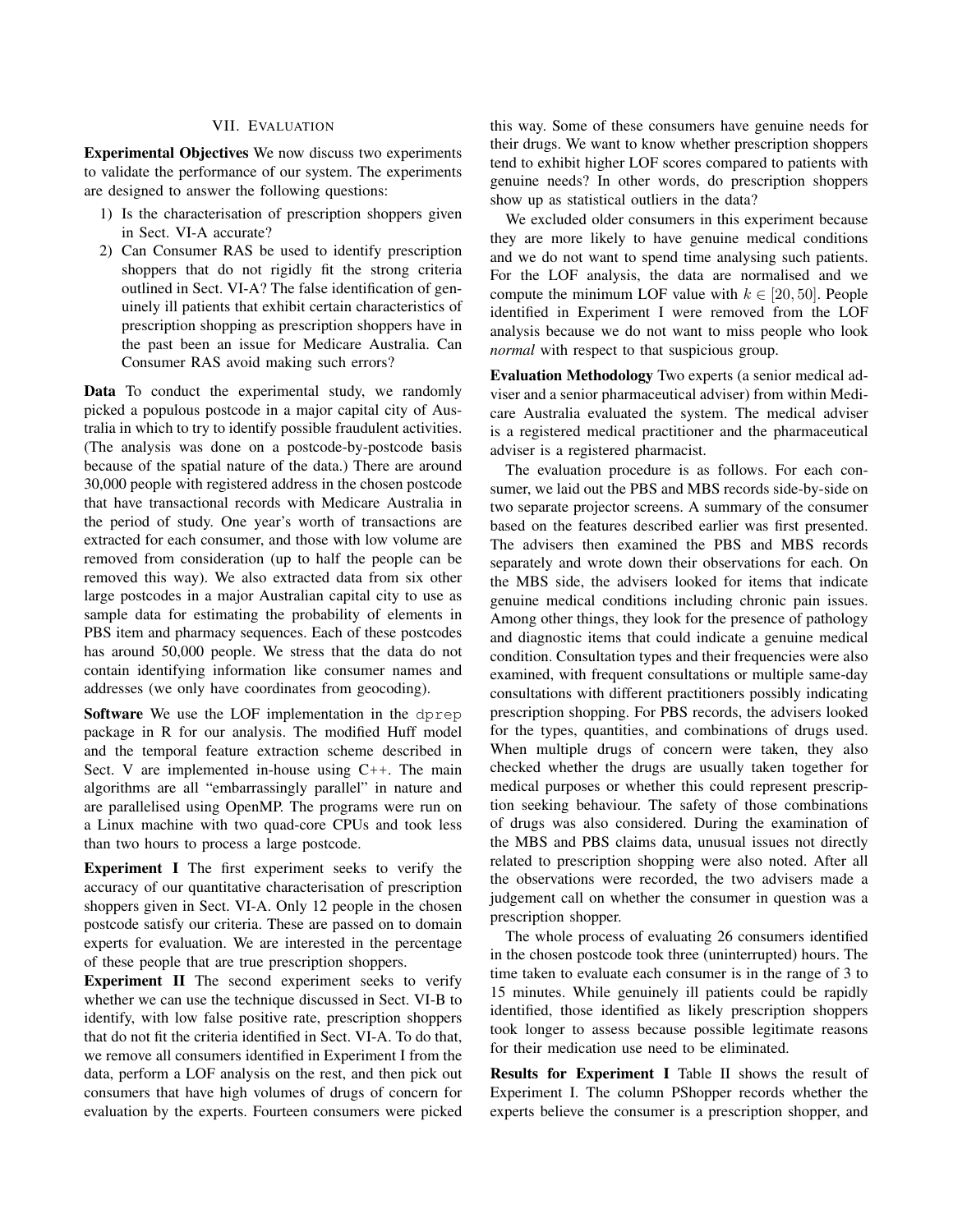Conf is their confidence in that view. The column Known shows whether the consumers are known to either Medicare Australia or their doctors to have possible addiction problems as indicated by the presence of items like "Drug monitoring program" in their MBS records. The column Other Issues records whether issues other than prescription shopping (e.g. doctor malpractice) were identified in the evaluation process. The column Action indicates whether further action is being taken with respect to each consumer.

| ID | PShopper       | Conf  | Known | Other Issues | Action         |
|----|----------------|-------|-------|--------------|----------------|
| 1  | No             |       | No    | No           | No             |
| 2  | Yes            | High  | No    | Yes          | Yes            |
| 3  | Yes            | Maybe | Yes   | No           | Yes            |
| 4  | N <sub>0</sub> |       | Yes   | No           | N <sub>0</sub> |
| 5  | No             |       | No    | No           | No             |
| 6  | Yes            | Maybe | Yes   | No           | Yes            |
| 7  | Yes            | High  | No    | No           | Yes            |
| 8  | No             |       | No    | Yes          | Yes            |
| 9  | Yes            | High  | No    | No           | Yes            |
| 10 | Yes            | Maybe | Yes   | No           | Yes            |
| 11 | Yes            | Maybe | Yes   | No           | Yes            |
| 12 | Yes            | High  | No    | No           | Yes            |

Table II EVALUATION OF EXPERIMENT I

By and large, the evaluation confirms the effectiveness of our criteria. Of the 12 people identified, 8 are believed to be prescription shoppers (a respectable 67% hit rate), 4 with high confidence and 4 maybe's. We are primarily interested in prescription shoppers that are not known to Medicare Australia or their doctors/pharmacies. All four high-confidence prescription shoppers are such unknown cases. It is also interesting to note that the four maybe's are known to *some* of their doctors/pharmacies, but they are still considered risky because their data exhibit behaviours that indicate intent to hide their drug prescriptions from the *other* doctors and pharmacies.

Two of the false positives (consumers 1 and 5) could have been avoided if our system was allowed to look at the MBS records in addition to the PBS records. In the first case, the patient's large number of pathology items suggest possible arthritic conditions. In the second case, it is clear the patient has a demyelinating (neurological) disease from the MBS records. These examples provide a measurement of the performance loss our system suffers because of the legislative constraint on linking MBS and PBS data.

The other two false positives (consumers 4 and 8) are also instructive. Consumer 4 obtained a large number of Codeine and also some Alprazolam and Olanzapine. The amount of Codeine obtained is deemed to be unusually high but not sufficient to cause harm. Consumer 8 also has a large number of Codeine prescriptions (once every 2-3 days for more than a year); in this case, the consumer is deemed not to be a prescription shopper but the experts recommend that his main doctor be investigated. The initial inclusion of Codeine as a drug of concern was a debatable choice; this evaluation suggests we need to drop Codeine from the list of drugs of concern, in line with medical expert feedback indicating prescription shopping for this drug is not commonly encountered by general practitioners. This change will likely push the system's hit rate closer to 80%.

Experiment I also produced a somewhat unexpected discovery: the MBS record of Consumer 2 exhibits a large number of dental items, and the number of X-ray operations recorded, if they were actually performed, are at a level capable of causing cancer. We have reasons to believe this is not an isolated case and a new line of investigation has been initiated.

Results for Experiment II Table III shows the evaluation result of Experiment II. There is a clear relationship between LOF values and prescription shopping behaviour, confirming that some prescription shoppers are indeed statistical outliers. The other encouraging result is that, to a large extent, genuine patients can be identified from their low LOF values.

| ID                          | LOF  | PShopper       | Conf  |  |  |  |
|-----------------------------|------|----------------|-------|--|--|--|
|                             |      |                |       |  |  |  |
| $1\overline{3}$             | 2.19 | N <sub>0</sub> |       |  |  |  |
| 14                          | 2.12 | Yes            | High  |  |  |  |
| 15                          | 1.5  | Yes            | High  |  |  |  |
| 16                          | 1.45 | No             |       |  |  |  |
| 17                          | 1.42 | Yes            | High  |  |  |  |
| 18                          | 1.35 | N <sub>0</sub> |       |  |  |  |
| 19                          | 1.33 | N <sub>0</sub> |       |  |  |  |
| 20                          | 1.29 | Yes            | Maybe |  |  |  |
| 21                          | 1.26 | No             |       |  |  |  |
| 22                          | 1.2  | No             |       |  |  |  |
| 23                          | 1.17 | N <sub>0</sub> |       |  |  |  |
| 24                          | 1.16 | N <sub>0</sub> |       |  |  |  |
| 25                          | 1.14 | No             |       |  |  |  |
| 26                          | 1.11 | No             |       |  |  |  |
| Table III                   |      |                |       |  |  |  |
| EVALUATION OF EXPERIMENT II |      |                |       |  |  |  |

Figure 1 shows the ROC curve for different choices of LOF values as thresholds for identifying prescription shoppers. In our setting, the cost of false positives is higher than false negatives (falsely accusing a genuine patient of prescription shopping is more costly than missing some real prescription shoppers). Under a range of such cost functions, the experiment suggests a LOF value of ∼1.4 is a suitable threshold for identifying prescription shoppers. We note however that the data comes from one postcode and this has to be verified with data from other postcodes.

The three consumers judged to be prescription shoppers (consumers 14, 15 and 17) were not picked in Experiment I because one of them is quite old and the other two have primary doctors that prescribe more than 80% of their drugs. Having primary doctors is usually a good sign (indeed most of the genuine patients in Table III have primary doctors), but in the latter two cases, the primary doctors themselves are, in the view of the experts, suspect. Consumer 20 is one of those borderline cases: the person has 12 different prescribers and 11 different pharmacies, although the primary prescriber and primary pharmacy are responsible for 54% of all the drugs-of-concern transactions. The patient's MBS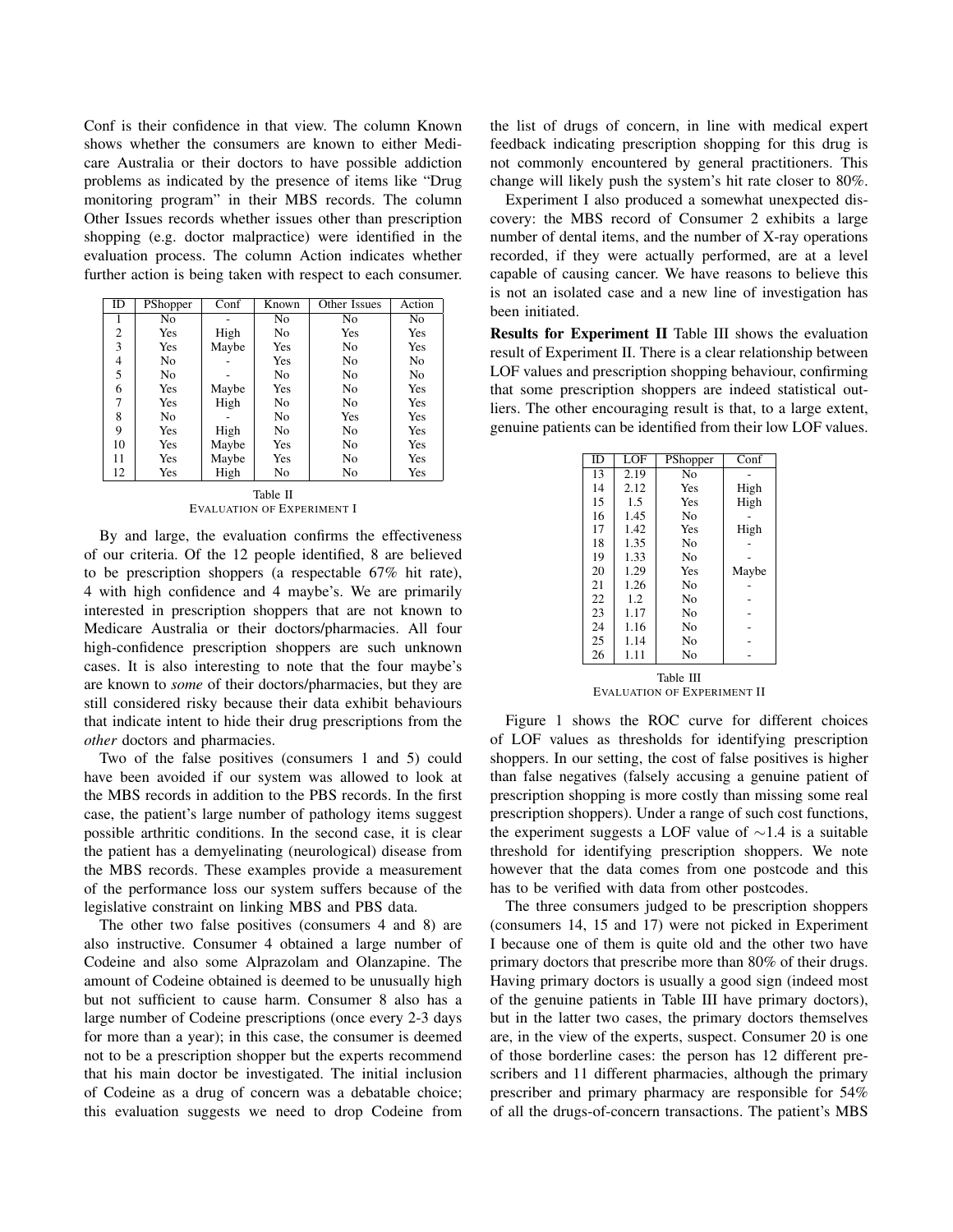

Figure 1. ROC curve for different LOF thresholds

record also show regular "Drug monitoring program" items.

# VIII. DISCUSSION

General Observations The above confirms the effectiveness of the system at identifying prescription shoppers. We now remark on the usefulness of the spatial and temporal variables identified in Sect. V. The temporal variables turn out to play an important role in both the positive characterisation of prescription shopping and in the statistical detection of such behaviour via the LOF algorithm. The Huff variable, however, turns out not to be so useful, at least for detecting prescription shoppers.

None of the twelve confirmed prescription shoppers exhibit noteworthy deviation from the Huff model. There are several possibilities. The prior belief that prescription shoppers tend to travel large distances to different doctors and pharmacies to avoid detection may well not have support in the data. Another plausible explanation is that there are many pharmacies in and around the chosen postcode, and prescription shoppers need not travel far to avoid detection. In that sense, the Huff model may only come into play for more rural postcodes. The relevance of the Huff variable needs more investigation. There are a number of consumers that exhibit large deviations from the Huff model but who do not otherwise appear to be engaging in prescription shopping; these need to be investigated for other forms of possible fraud.

Further work is required to assess the potential application of this work within the Medicare Australia compliance framework. Although we have a high degree of confidence in the validity of our methodology for detecting prescription shoppers, it is presently unclear the extent to which the system could be used as a standalone and *only* method for identifying *all* prescription shoppers within a population. It is likely that the value of our approach lies in targetting higher risk prescription shoppers. The true extent of our false negative rate with respect to the entire population, not just the targetted subset, needs to be quantified.

In ongoing work, we are evaluating the effectiveness of the system at a larger scale with many more postcodes. This process will necessarily take many months but we will have a much more complete picture by the end of it. We are also extending the system to detect overseas drug diversion, which refers to the taking or sending of PBS subsidised medicine out of Australia for reasons other than for personal use of the carrier or someone travelling with the carrier. The methodology described in this paper applies but with a different set of targetted drugs.

Limitations The main limitation for the system is not being able to see the MBS side of the story to augment what it can infer from a consumer's PBS record. Such restrictions on linking MBS and PBS claims data are due to legislative requirements and will continue to pose difficulties for us.

A second limitation is that the system has been designed from the beginning to look at individual consumers. From a cost-benefit perspective, detection of a colluding group of consumers is clearly more useful. We may need a completely new approach for that, but we are hopeful the scheme of [24] can be adapted for use here. The idea is to identify natural groupings of people (e.g. consumers from the same address, consumers that visit the same set of doctors/pharmacies, etc) and then use Consumer RAS to work out the percentage of high-risk consumers in each group. Clearly, groups with unusually high percentages of high-risk consumers are those we are interested in. This idea is subject to further research.

Lessons Learned We now reiterate two time-honoured lessons we keep (re)learning in our data mining ventures:

- 1) It is *crucial* to get domain experts involved as early as possible in a data mining project. Actionable knowledge can only come from the right combination of domain insights and analytical techniques.
- 2) Real-world problems almost always have multiple dimensions and data miners need to be able to understand and utilise tools from diverse disciplines to tackle those problems. The main challenge is usually to find the right combination of tools; there is seldom a need to invent new algorithms.

Future Work In the months after the current system is deployed, we will slowly accumulate more and more labelled examples of non-compliant/fraudulent consumers. This will provide an opportunity for us to deploy on-line supervised learning algorithms to develop a system that can detect consumer fraud in real time. Such a system would not render Consumer RAS as described here obsolete because it would still have a role to play in identifying as yet unknown fraudulent/inappropriate trends and behaviours. Indepth social network analysis on identified communities of interest is another area of potentially fruitful work.